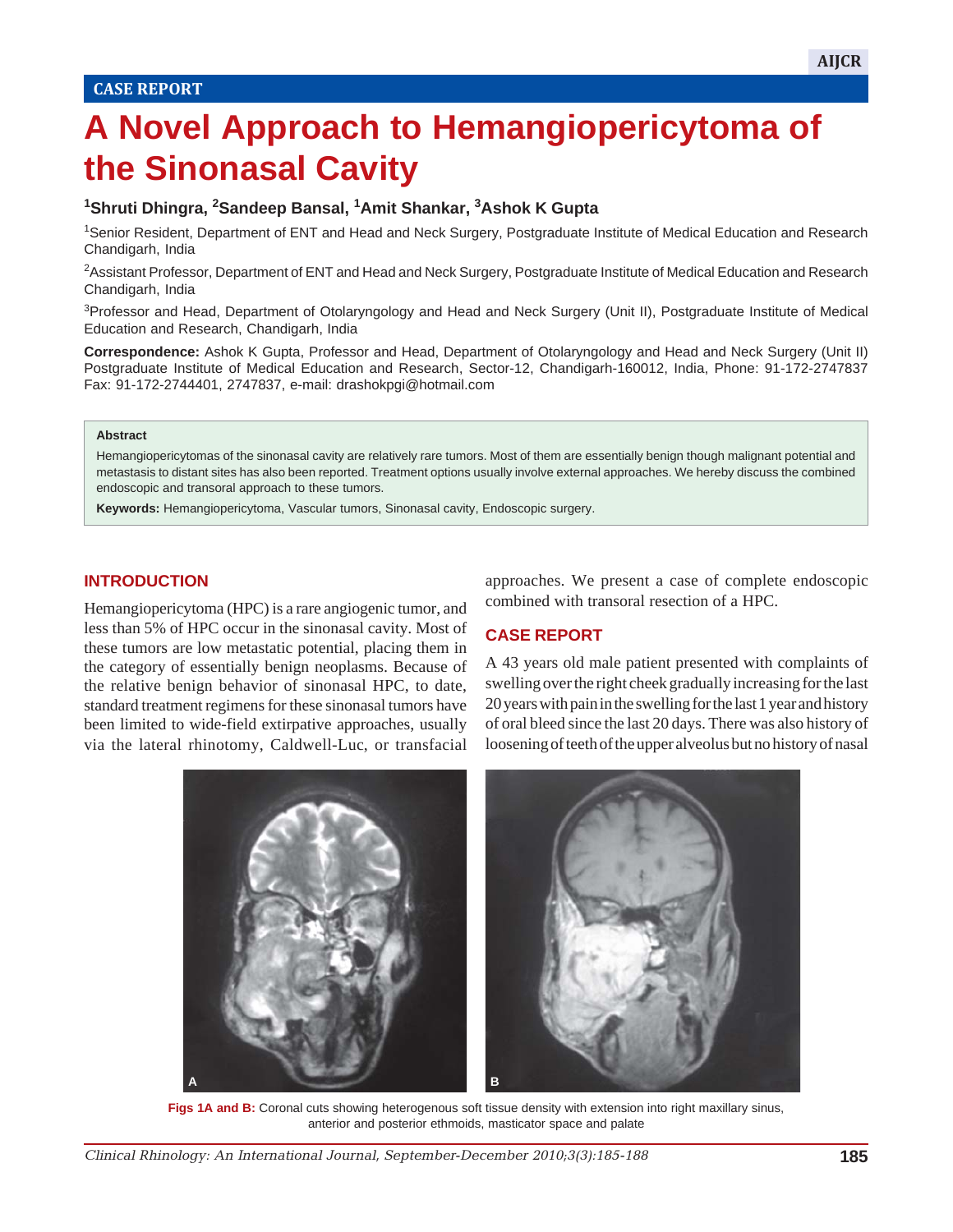

Figs 2A and B: Axial cuts showing extension into orbital apex, maxillary sinus, pterygopalatine space and infratemporal fossa

bleed or visual disturbance. On examination there was a diffuse nontender swelling  $6 \times 8$  cm over the right cheek extending from 2 cm below the right inferior orbital margin till the oral commissure. A proliferative growth was present in right upper alveolus extending from canine fossa to the retromolar trigone also involving the gingivolabial sulcus which was firm and bled on touch. No mass could be seen on anterior rhinoscopy. Magnetic Resonance Imaging revealed heterogenous soft tissue density involving right anterior, posterior ethmoids, maxillary sinus, pterygopalatine fossa, infratemporal fossa, masticator space, hard palate and orbital apex (Figs 1A to 2B). Histopathology confirmed the diagnosis of hemangiopericytoma. An endoscopic excision of the mass was done with clearence of the maxillary sinus, posterior ethmoids and sphenoids upto the orbital apex. Osteotomy cut was given at the right upper incisor and part of the upper alveolus was removed. The patient has been under our followup for the last one year with no locoregional recurrence.

#### **DISCUSSION**

HPC is an uncommon soft tissue neoplasm that arises from the pericytes of Zimmermann that function as baroreceptors within the outer portion of capillary walls. It constitutes approximately 1% of all angiogenic tumors. Though most common in the abdomen (pelvis, retroperitonium) and lower extremities, 15 to 20% of HPC will occur in the head and neck.<sup>1</sup> Within the head and neck the most common site being the sinonasal and oropharyngeal cavities.<sup>2</sup>

There is no known sex or race predominance, and most cases occur in patients of third to fifth decades.<sup>3</sup> Clinically,

sinonasal HPC usually presents with nasal obstruction and bleeding. With increasing tumor size ophthalmologic findings of proptosis, epiphora, and diplopia may occur. These symptoms maybe present for years before presentation. Clinically one sees a unilateral rubbery polypoid nasal mass that may be soft or firm, and tan, gray, whitish, or vascular in appearance. Multiple lesions are uncommon.<sup>4</sup> No outward sign of the vascular nature of the tumor is evident, except for the occasional finding of a few overlying dilated vascular spaces. Typically, it is not noticed unless it causes nasal obstruction or becomes visible on a mucosal surface such as palatine mucosa.<sup>5</sup> Regional lymph node involvement is rare. At initial presentation they are frequently mistaken for nasal polyps. Other differentials include a variety of other benign vascular tumors such as pyogenic granuloma, angiofibroma, and leiomyoma as well as the malignant fibrous histiocytomas and synovial sarcomas.

CT imaging demonstrates a unilateral noncalcified soft tissue mass that may displace adjacent structures or erode bone. Obstructed adjacent sinuses may be opacified. The vascular nature will only be apparent on contrast enhanced images. MRI may show characteristic flow voids if the tumor is highly vascular.

Intranasal biopsy may be performed to secure a tissue diagnosis, but the vascular nature of the tumor may predispose to significant hemorrhage.

The pathological diagnosis of HPC can be elusive. The diagnosis of hemangiopericytoma is made by its characteristic architectural pattern and configuration in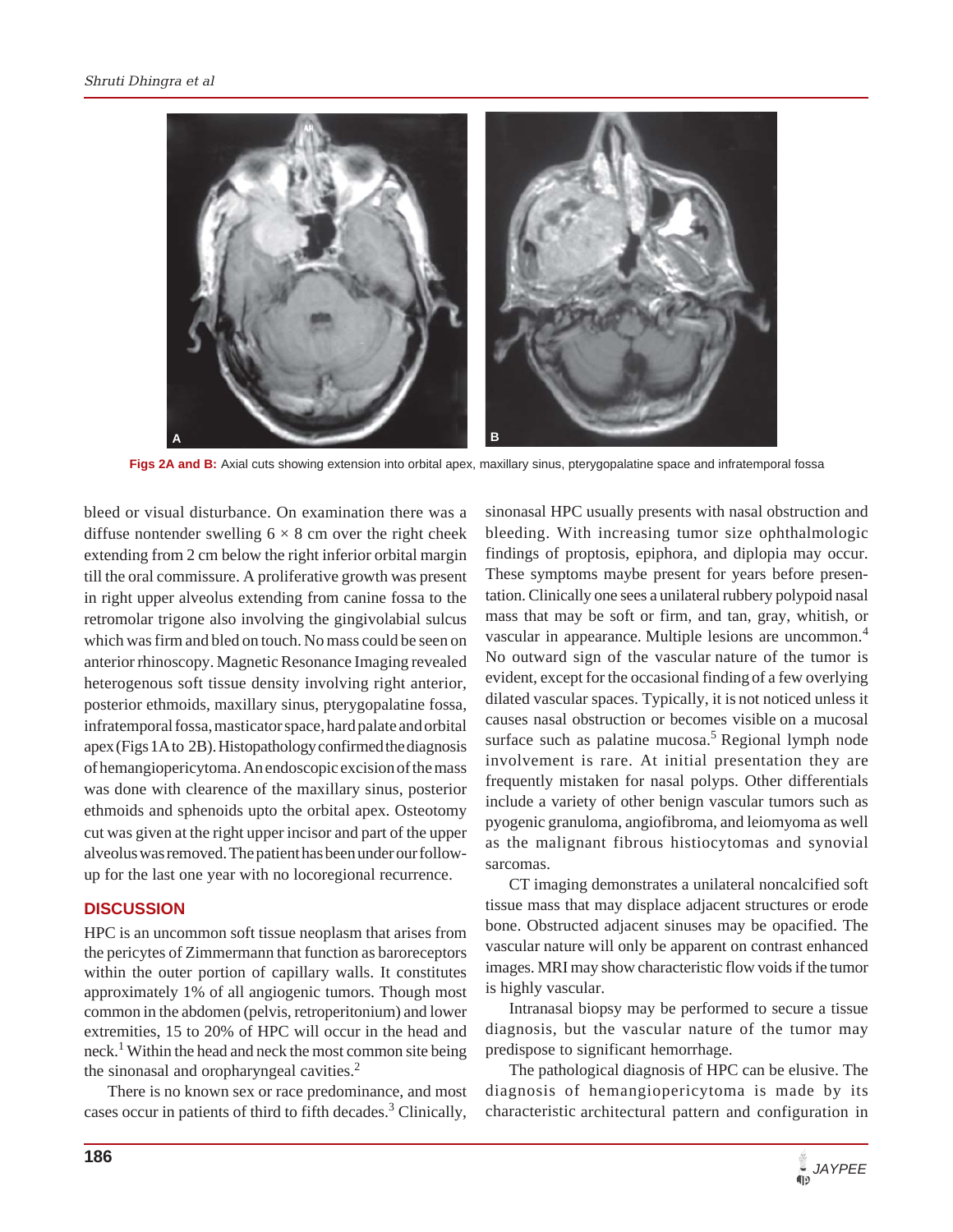ultrastructural orimmunohistochemical studies.<sup>6</sup> Hemangiopericytomas are characterized by a typical architectural vascular pattern, "staghorn" or "antler-like", in association with tightly-packed round or spindle cells withplump nuclei and indistinct cytoplasm.7-9

The endothelial cells are demarcated sharply from the tumor cells by a periendothelial ring of reticulin fibers and a fine reticulin network may also surround the individual pericytes.<sup>8</sup> Immunohistochemical findings typically reveal that vimentin is the only marker which is consistently expressed in hemangiopericytoma.6,10 Tumor cells have been rarely reported to express desmin as well as various neuralmarkers such as S-100 protein and myelin-associated protein.<sup>6</sup> The CD34 antigen is selectively associated with human hematopoietic progenitor cells and is expressed by vascular endothelial cells. $^{11}$ 

With the exception of CD34, vascular markers (CD31 etc.) stain only the endothelial cells of the blood vessels.<sup>10</sup> A silver reticulin stain is essential for light microscopy as this will blacken the capillary sheets, thus showing the extravascular position of the tumor cells.<sup>12</sup>

Up to 80% of hemangiopericytomas are malignant and 66% of these will eventually develop local or distant metastasis.<sup>6</sup> The most common sites of metastasis include lungs, liver, bone, and regional lymph nodes. Grading has been related to the clinical course, with necrosis, nuclear atypia, high number of mitoses, and large tumor size  $(> 6.5 \text{ cm})$  all correlating with poorer outcomes.<sup>13</sup> The lesion typically enlarges slowly over a period of years, with expansile growth with smooth borders being more common than the infiltration of the surrounding tissues. The mainstay of management is wide surgical excision, as these tumors are relatively radioresistant. If a biopsy diagnosis is made, preoperative embolization may be helpful to reduce bleeding on resection. The natural history of these tumors is unpredictable. Both local recurrence and distant metastases have been seen years after a primary diagnosis. Chemotherapy and radiation therapy, have been used less commonly and their role remains controversial. Chemotherapy has met with very limited success.8 Most investigators therefore continue to advocate resection with wide margins as the therapy of choice. Recurrences usually occur greater than 5 years after surgery with the recurrence rate ranging from 9.5 to 50%, depending on the length of follow-up. The literature also suggests that recurrences can be controlled with resection.<sup>14</sup>

Support for the endoscopic resection of sinonasal tumors is increasing. Characteristics of sinonasal HPC that make it suitable for endoscopic excision include its slow growth

with expansion rather than infiltration that allows for endoscopic resection with negative margins. The magnification, illumination, and detailed image attainable with endoscopic instrumentation afford an accurate assessment of site of origin, margins, and surrounding structures that is superior to the view obtained by many of the standard approaches. The natural physiology of the nose may be preserved and injury to the lacrimal system may be avoided. The avoidance of an external incision is an added benefit. Similarly, for posteriorly based lesions, preoperative embolization of the internal maxillary artery system may limit operative blood loss and allows for safe, complete endoscopic resection. However, lesions with obvious extranasal extension should not be approached endoscopically, because margins would be difficult to obtain. It is of utmost importance to carefully select cases suitable for endoscopic resection in order to maximize the surgical advantages of the endoscope while avoiding the potential difficulties of bleeding and inadequate margins. Endoscope is also an essential tool for follow-up of these patients especially to recognize asymptomatic early recurrences. Life-long follow-up should be observed given the potential for recurrence even at 25 years.

# **CONCLUSION**

Hemangiopericytomas are relatively uncommon vascular tumors of which clinical behavior is difficult to predict and the patients need to be followed up closely for an extended period. Histopathological diagnosis is based on special immunohistochemical staining techniques. Surgical excision still remains the treatment of choice.

## **REFERENCES**

- 1. Batsakis J. Tumors of the head neck: Clinical and pathological considerations (2nd ed). Baltimore: Williams and Wilkins, 1979;307-12.
- 2. Lin JC, Hsu CY, Jan JS, Chen JT. Malignant hemangiopericytoma of the floor of the mouth: Report of a case and review of the literature. J Oral Maxillofac Surg 1996;54:1020-23.
- 3. Enzinger FM, Smith BH. Hemangiopericytoma: An analysis of 106 cases. Human Pathol 1976;7:61-82.
- 4. Del Gaudio JM, Garetz SL, Bradford CR, Stenson KM. Hemangiopericytoma of the oral cavity. Otolaryngol Head Neck Surg 1996;114:339-40.
- 5. Florence SM, Willard CC, Palian CW. Hemangiopericytoma of the buccal region: A case report. J Oral Maxillofac Surg 2001;59:449-53.
- 6. Sikes JW, Ghali GE, Veillon DM, Buchhinder D. Parotid mass in a 62 years old man. J Oral Maxillofac Surg 2003;61: 1073-77.
- 7. Serrano E, Coste A, Percodani J, Herve S, Brugel L. Endoscopic sinus surgery for sinonasal hemangiopericytomas. J Laryngol Otol 2002;116:951-54.